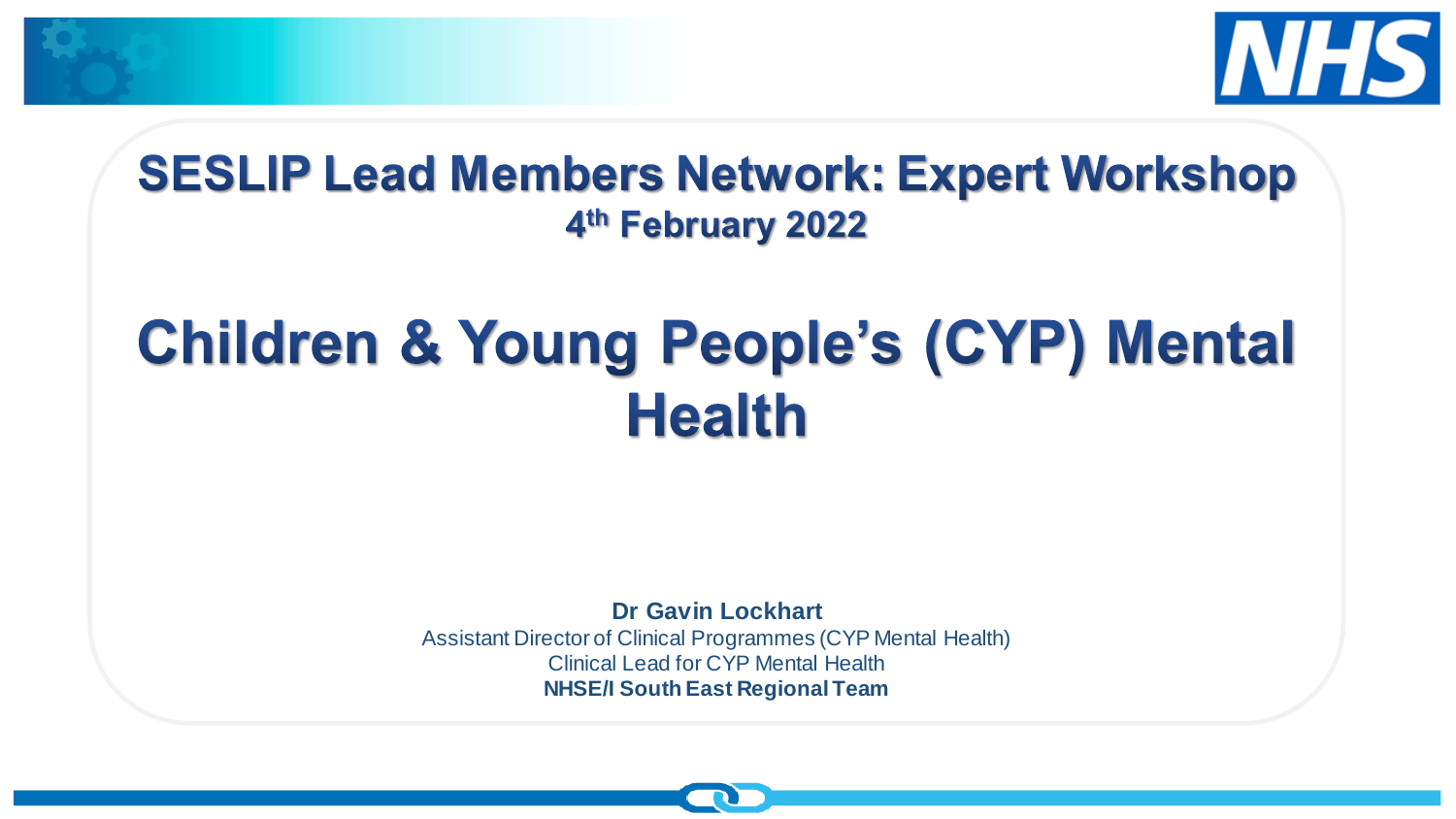## **Workshop Aims**



*1. Orientate Lead Member colleagues to the landscape around children and young people's mental health:*

- *Policy*
- *Funding flows*
- *Architecture*
- *Shared strategic priorities*
- *2. Understand the roles of the NHS and Local Authorities in meeting the mental health and emotional wellbeing needs of CYP*
- *3. Identify ways in which Lead Members can support local systems in their strategic planning and provision for CYP mental health and emotional wellbeing*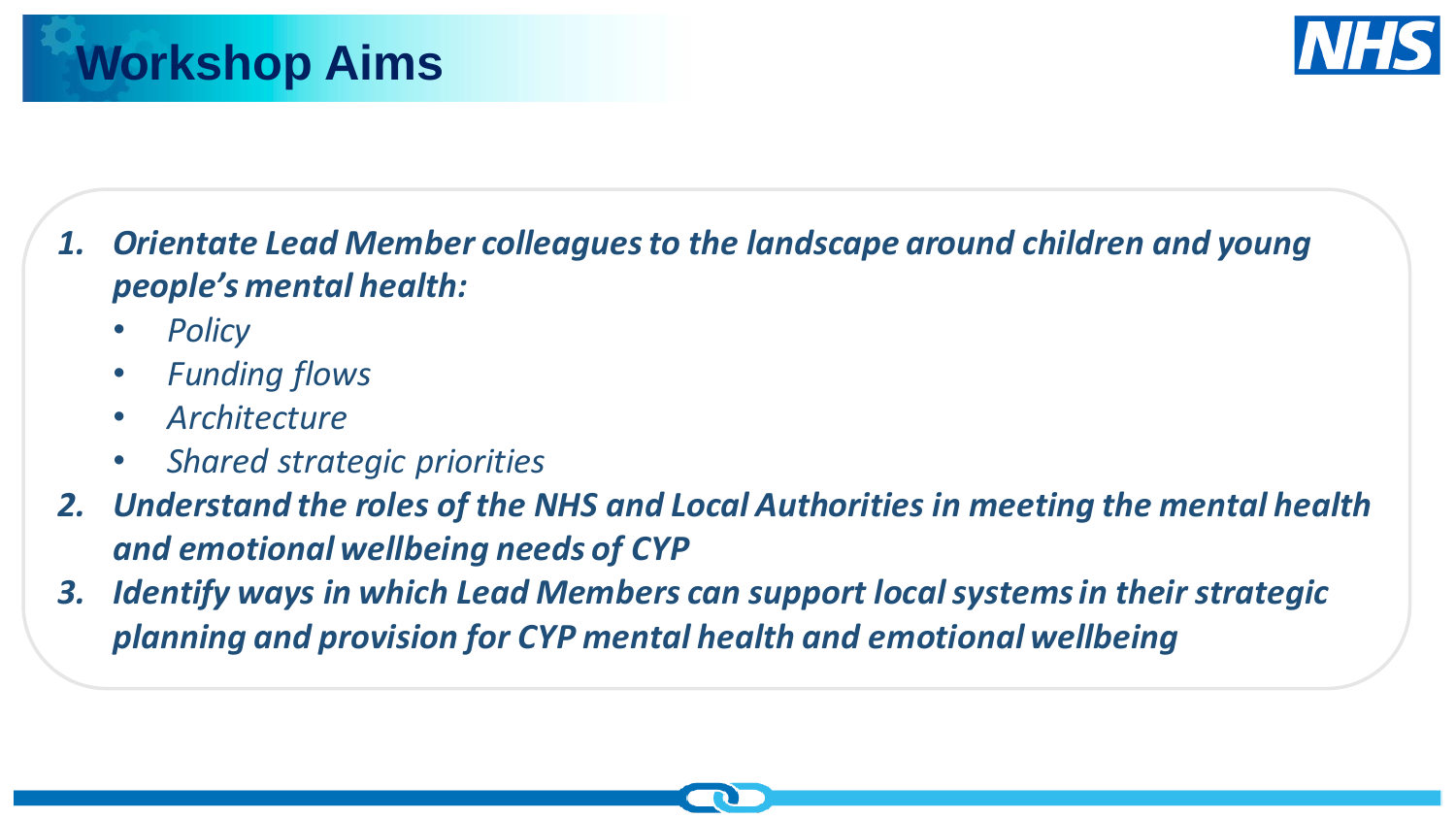### **Workshop Structure**



#### **SECTION 1: Understanding the Context**

- Prevalence and impact of mental health difficulties in CYP
- Support for mental health and emotional wellbeing in CYP
- Key mental health policy
- System architecture
- Key funding flows

#### **SECTION 2: Strategic Planning and Integration**

- ICS level planning and integration
- Local Transformation Plans for CYPs Mental Health and Wellbeing
- Strategic priorities/burning platforms

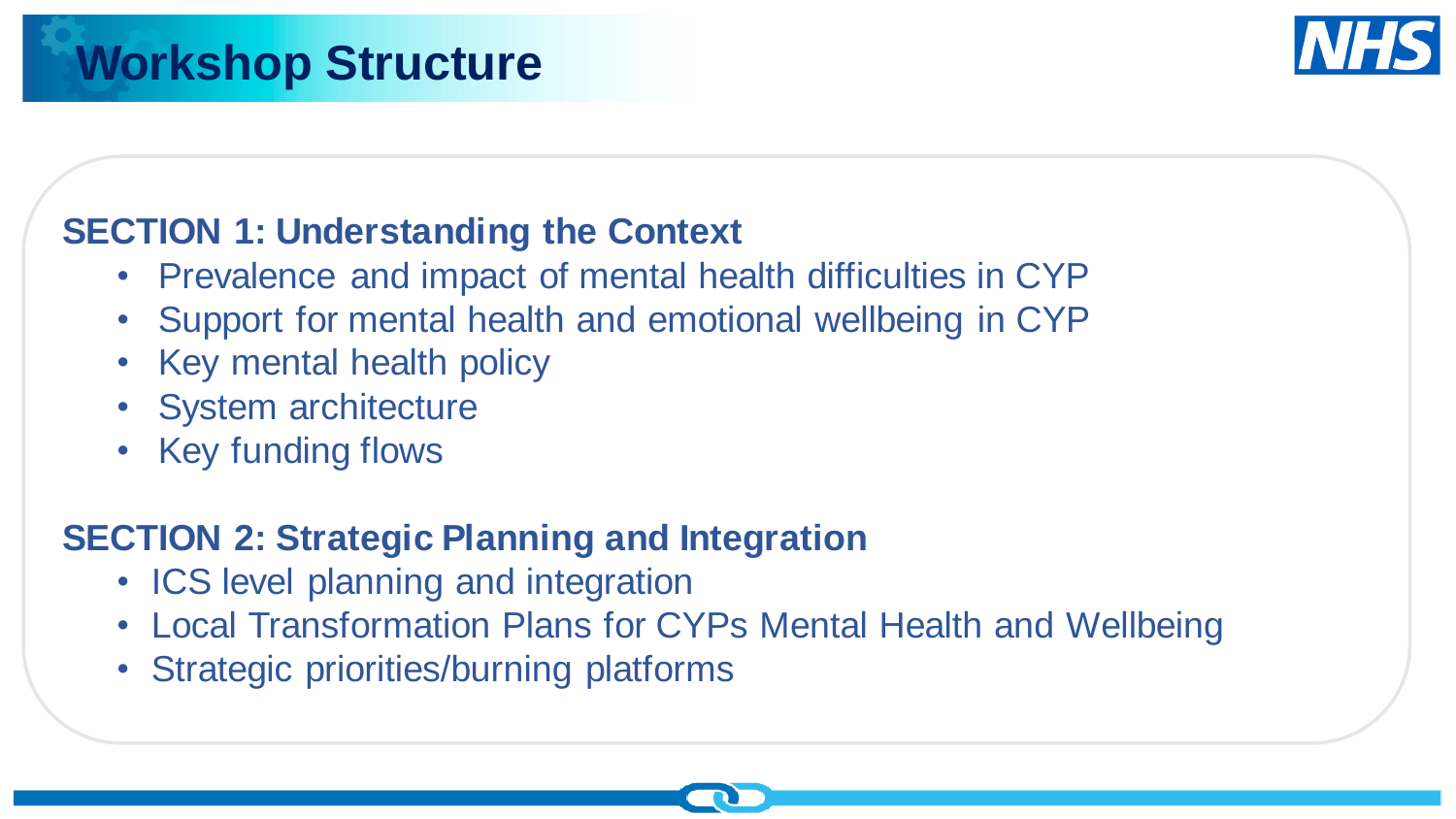### **Where are you starting from today?**



**Mentimeter**



- How clear do you feel on the landscape regarding CYP mental health and emotional wellbeing?
	- How clear do you feel on the roles of the NHS and local authorities in meeting the mental health and emotional wellbeing needs of CYP?
- How confident do you feel in asking pertinent questions in your local system?

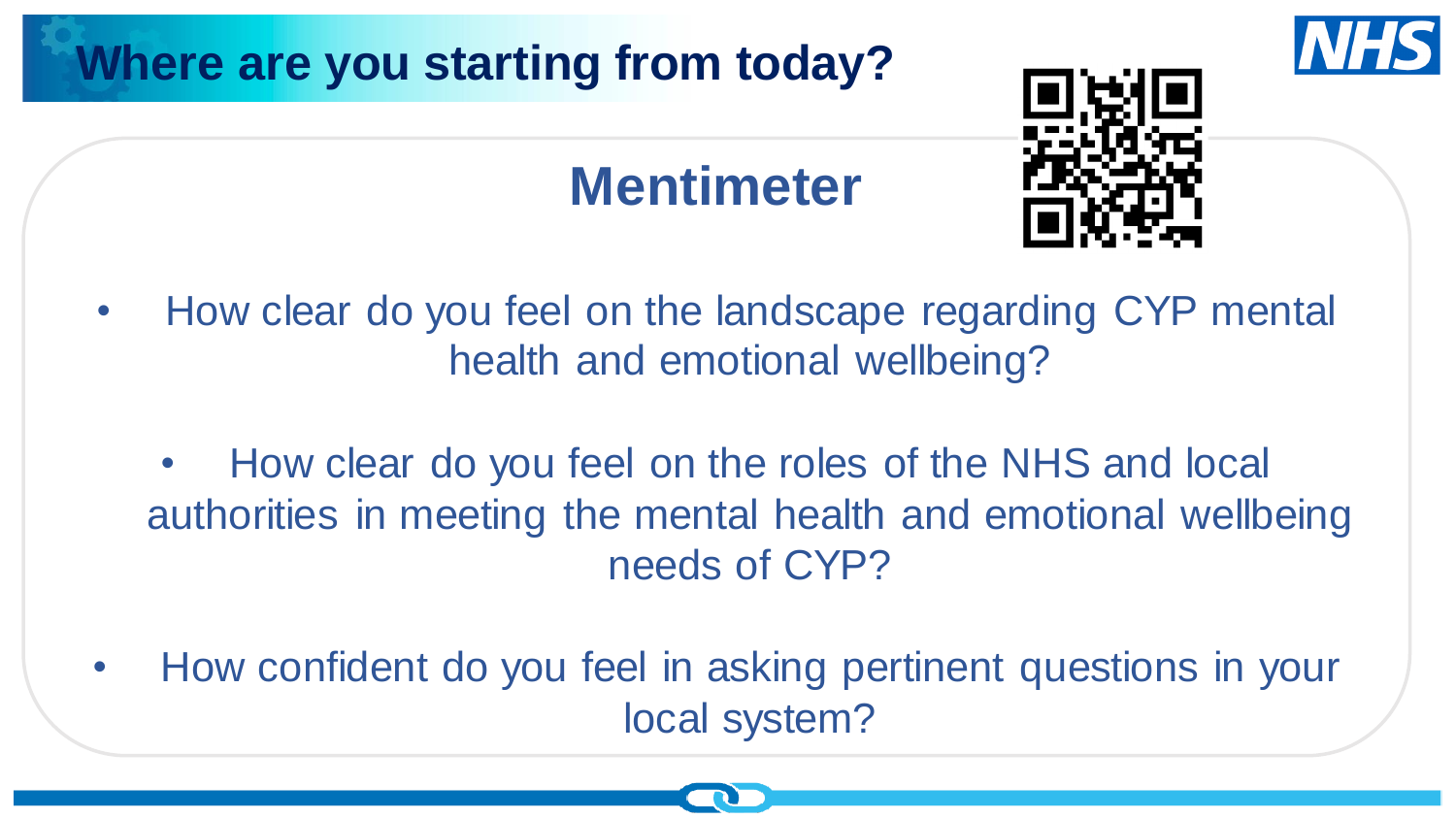





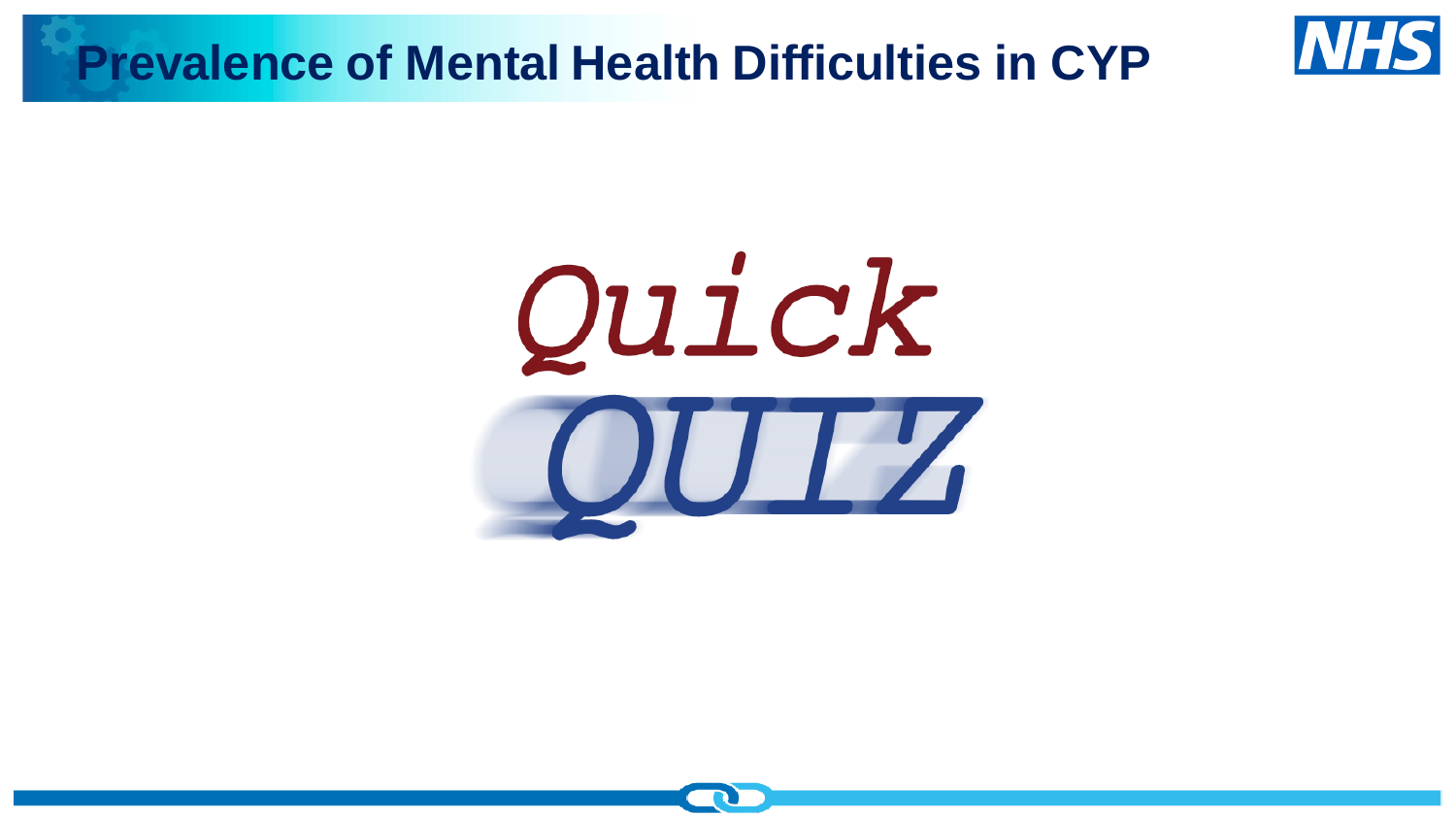### **Prevalence of Mental Health Difficulties in CYP**



#### Mental health difficulties in CYP have increased over time

- $2005 = 1$  in 10 (ONS)
- $2017 = 1$  in 8 (NHS Digital)
- $2021 = 1$  in 6 (NHS Digital)

Referral rates to NHS commissioned mental health services doubled nationally between 2012- 2021 (NHS Benchmarking)

The South-East has seen a 27% increase in CYP mental health service caseloads between 2019 and 2021 – caseloads are 32% higher than the national average (NHS Benchmarking)

The NHS Confederation (2021) estimate that an additional 1.5 million CYP need mental health support as a result of Covid-19 related factors

Possible eating problems have shown a sharp rise between 2007 and 2021, with a 104% rise in demand for eating disorders services

[https://digital.nhs.uk/data-and-information/publications/statistical/mental-health-of-children-and-young-people-in-england/2021-follow-up-to-](https://digital.nhs.uk/data-and-information/publications/statistical/mental-health-of-children-and-young-people-in-england/2021-follow-up-to-the-2017-survey)

the-2017-survey

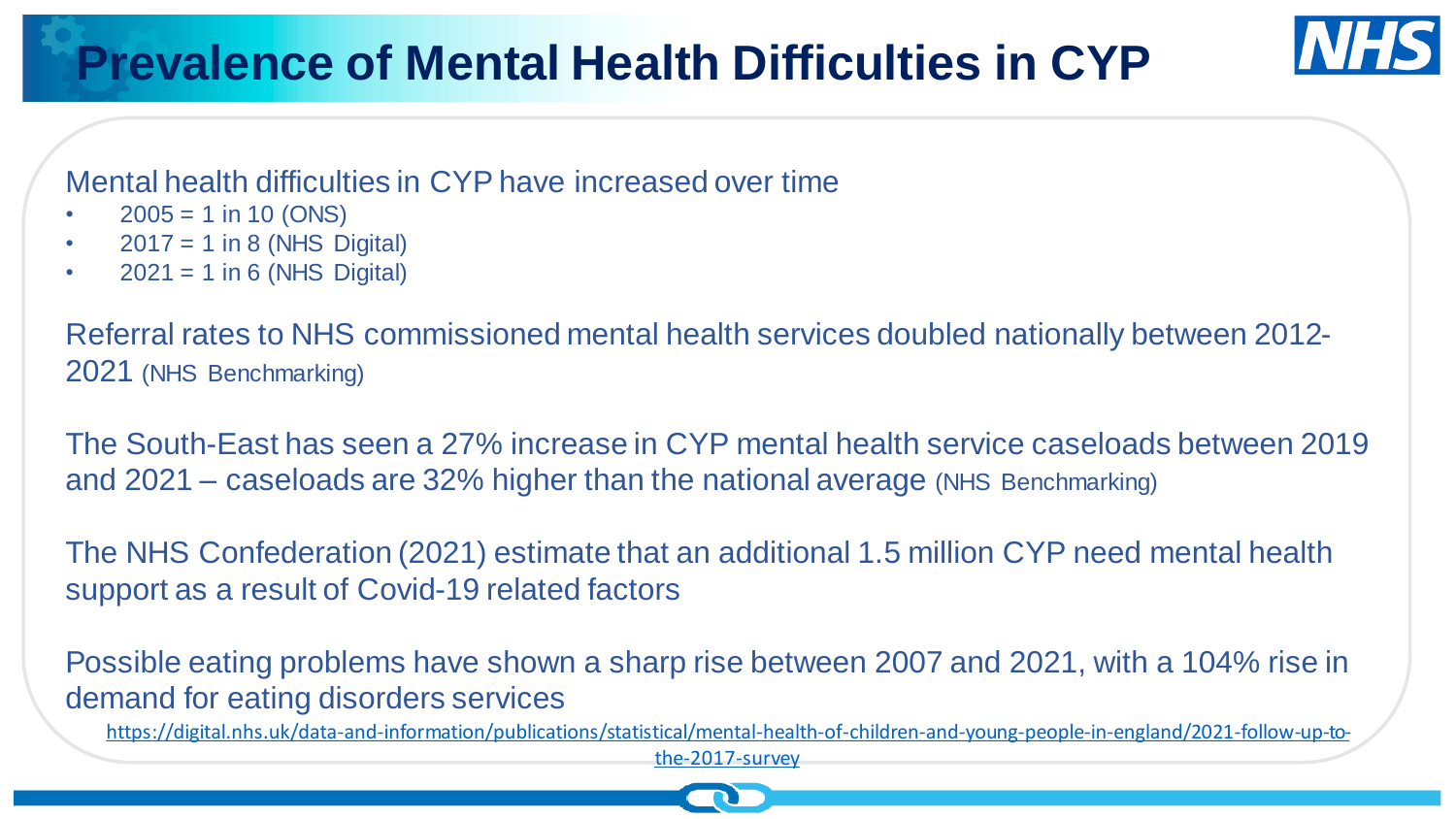### **Impact of Mental Health Difficulties in CYP**



**NHS**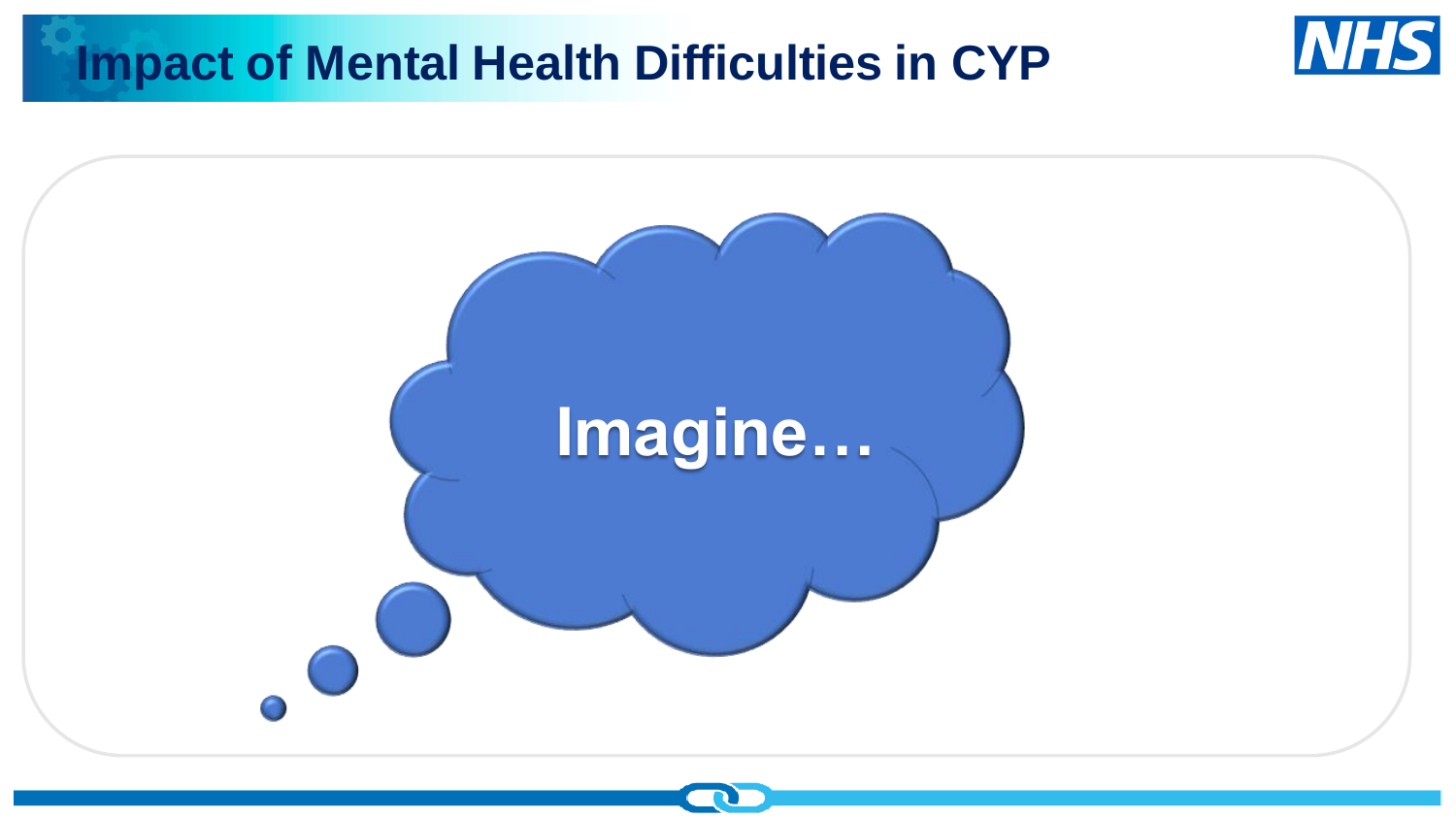### **Impact of Mental Health Difficulties in CYP**

Mental health difficulties in childhood can have a significant lifelong impact

- Educational attainment and job prospects
- Criminality
- Self-harm
- **Addictions**
- High risk sexual behaviour
- Mental health in adulthood 50% begin in childhood, 75% before the age of 18

Compelling moral and economic argument for effective support

Impact across all sectors – everyone's business

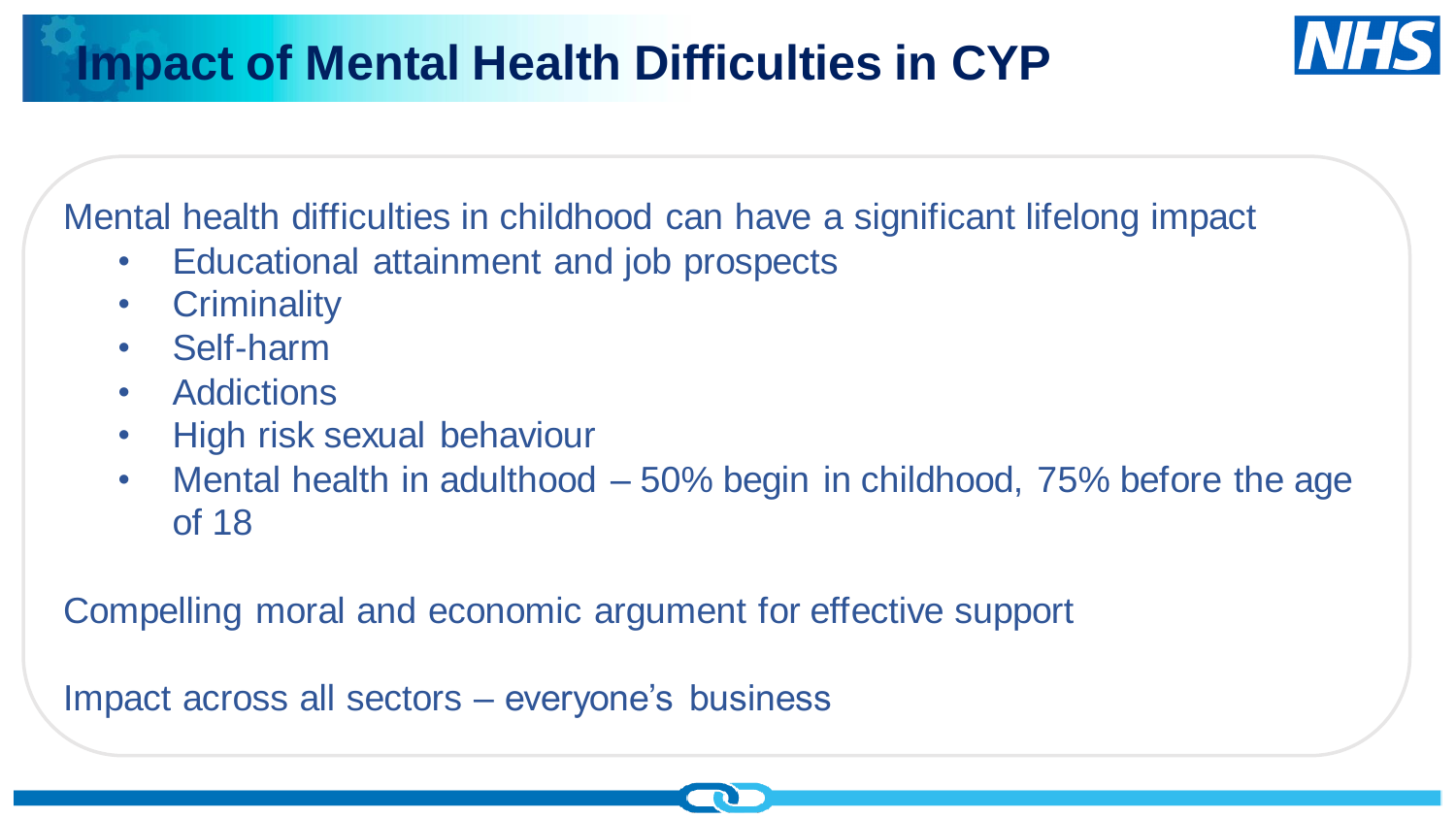### **Inequalities in CYP Mental Health**



Certain groups of CYP are disproportionately affected by mental health **difficulties** 

- Age
- Sex
- Ethnicity
- Health status (CYP and caregivers)
- Special Educational Needs (including Learning Disabilities and Autism)
- Family functioning
- Low-income households
- Sexual/gender identity
- Victimisation
- Gang violence
- Looked after children

Intersectionality – e.g. 90% of completed suicides in CYP have more than one factor above (NCMD, 2021)

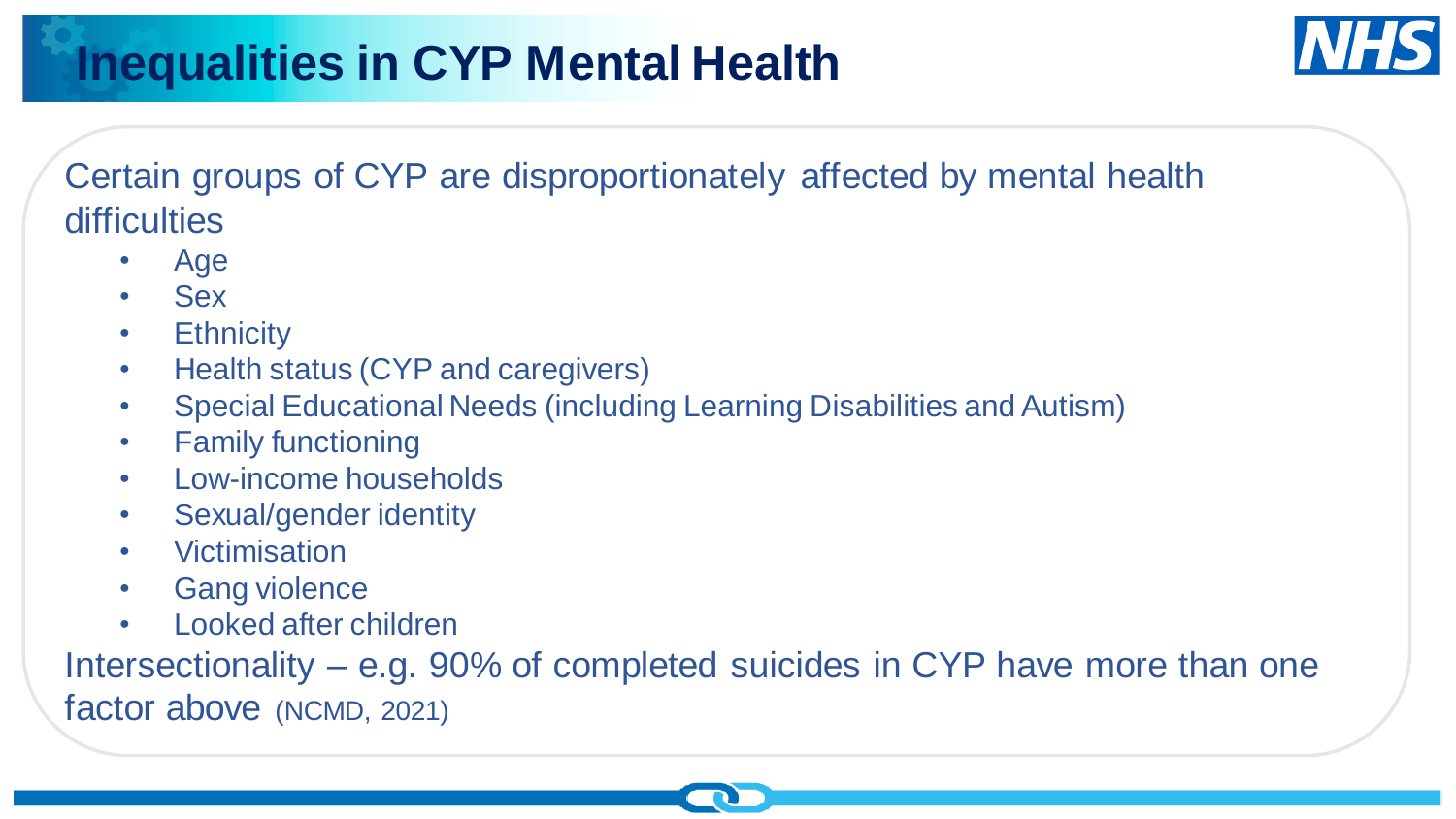### **Support for CYP Mental Health & Emotional Wellbeing**

41.5% CYP with probable mental health difficulties had not sought help (NHS Digital 2021)

INFI

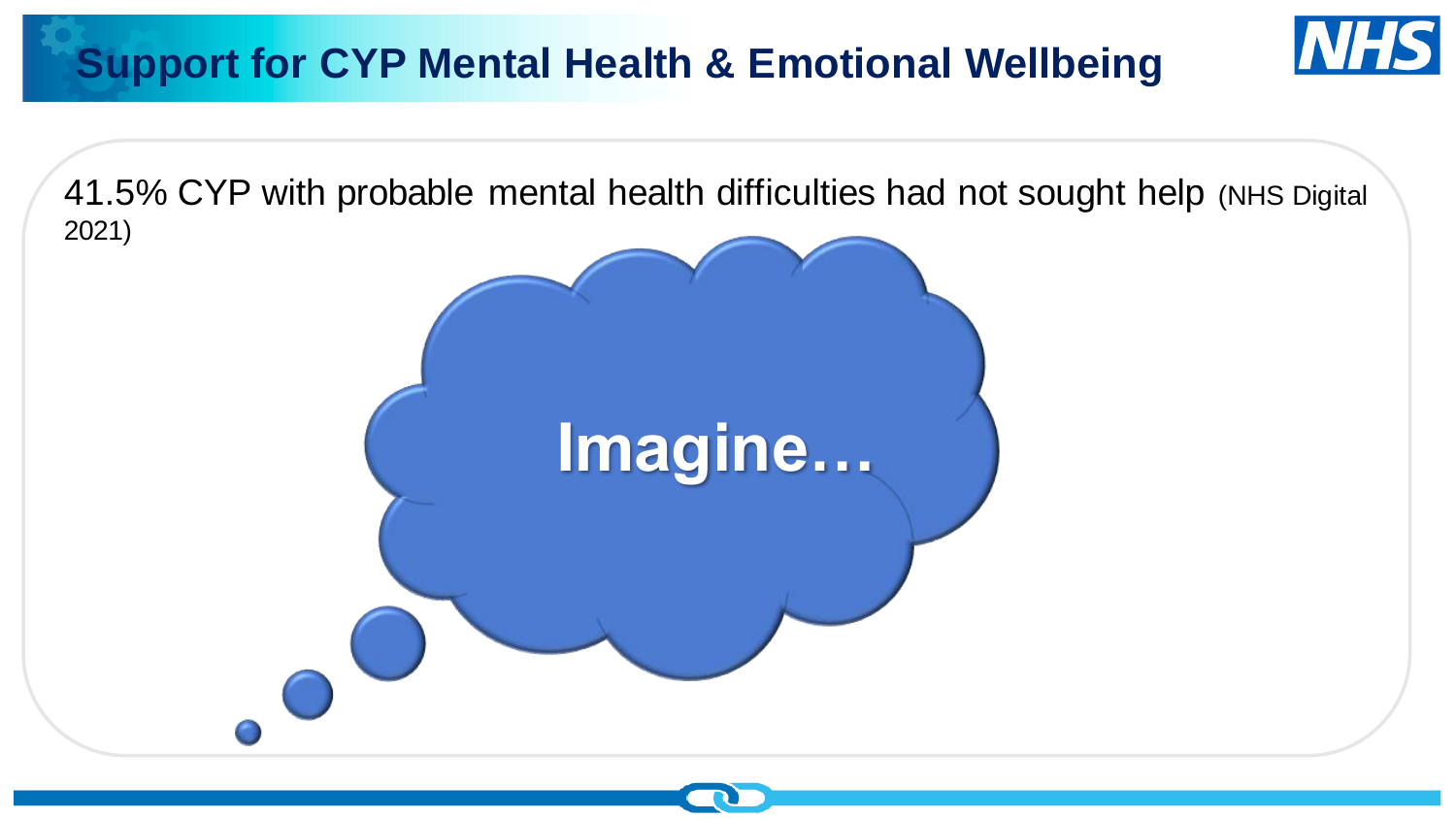### **Support for CYP Mental Health & Emotional Wellbeing**



<http://implementingthrive.org/>

Activities that can support thriving and resilience

**NHS** 

Lifestyle: diet, sleep, exercise Positive relationships with adults and peers Sense of belonging and connectedness Activities with value and fulfilment Achieving

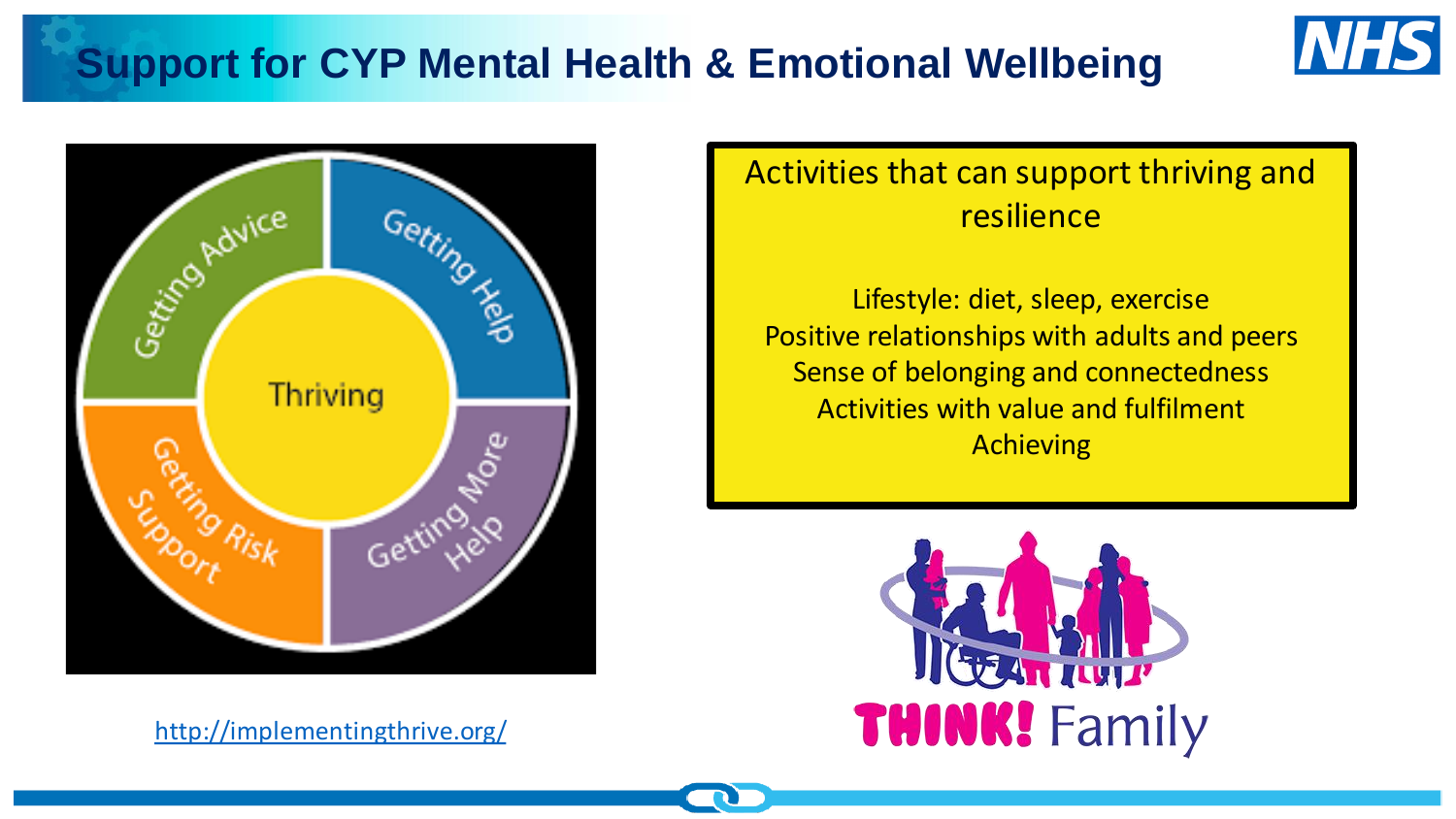### **Key Policy Relating to CYP Mental Health & Emotional Wellbeing**



#### Departmen

#### Future in mind

Promoting, protecting and improving our. children and young people's mantal health

**NHS**<br>England



#### Future in Mind (2015)

[https://www.gov.uk/government/publications/im](https://www.gov.uk/government/publications/improving-mental-health-services-for-young-people) proving-mental-health-services-for-youngpeople

Five Year Forward View (2016)

[https://www.england.nhs.uk/five-year-forward](https://www.england.nhs.uk/five-year-forward-view/)view/

**NHS** 

#### The NHS Long Term Plan

**NHS** 



#### NHS Long Term Plan (2019)

*and accompanying*  Mental Health Implementation Plan <https://www.longtermplan.nhs.uk/>

#### **Headlines**

- Equity between physical and mental health
- Whole system transformation and improvement
- Improving access and quality
- Priority areas, including:
	- Integrated working across health, social care, VCSE
	- Mental health in schools
	- Vulnerable CYP/health inequalities
- Led to significantly increased funding for CYP mental health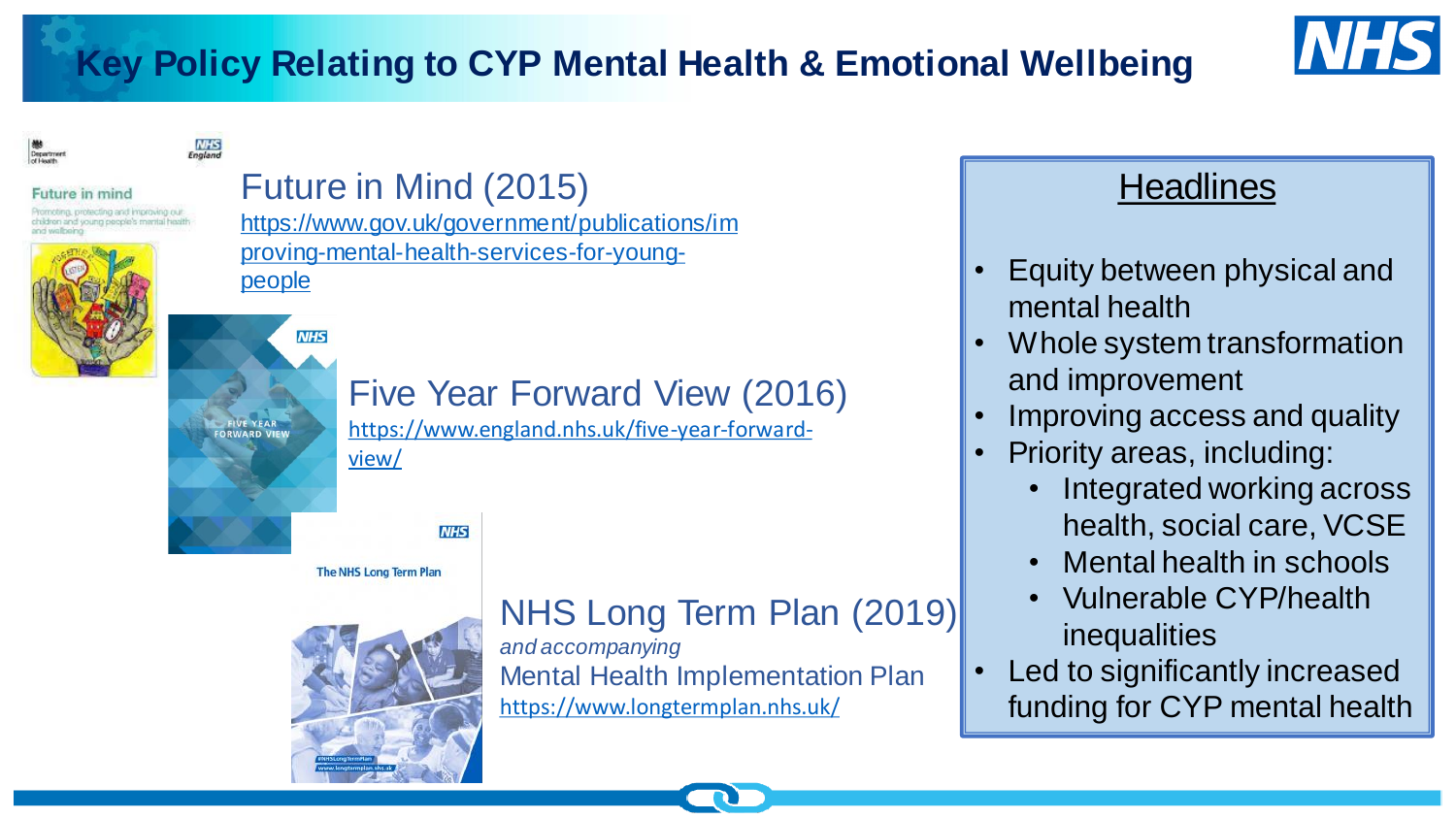

### **Local Transformation Plans for CYP Mental Health (launched 2015, refreshed annually)**

#### Locally led whole system transformation

Co-produced by health, social care, education, public health, youth justice

Based on robust shared local needs assessment, evaluation of existing provision, and gap analysis **Signed off by local Health and Wellbeing Boards**

LTPs should:

- Ensure transparency are published and publicly available (following assurance sign-off by NHSE/I)
- Demonstrate service transformation
- Improve data and infrastructure
- Monitor improvement of provision

For 22/23 LTPs need to demonstrate alignment with plans for special educational needs and disabilities (SEND), learning disabilities and autism (LDA), health and justice (H&J), and children's services OR be part of an overarching local CYP plan

<https://www.england.nhs.uk/mental-health/cyp/transformation/>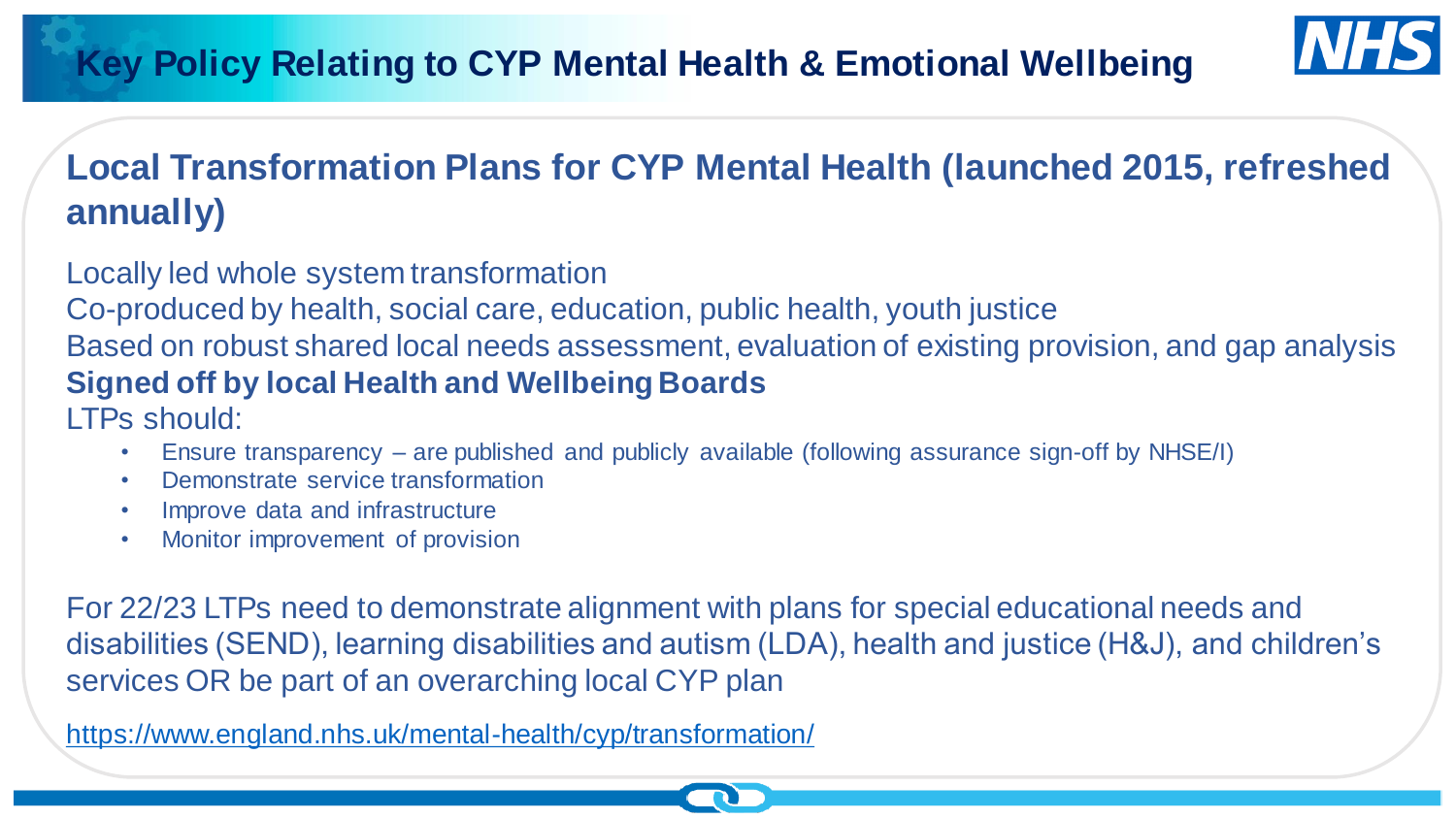**Key Policy Relating to CYP Mental Health & Emotional Wellbeing**



#### **PAUSE FOR THOUGHT**

#### Any questions or reflections so far?

#### Any questions lead members might wish to ask in their local systems?

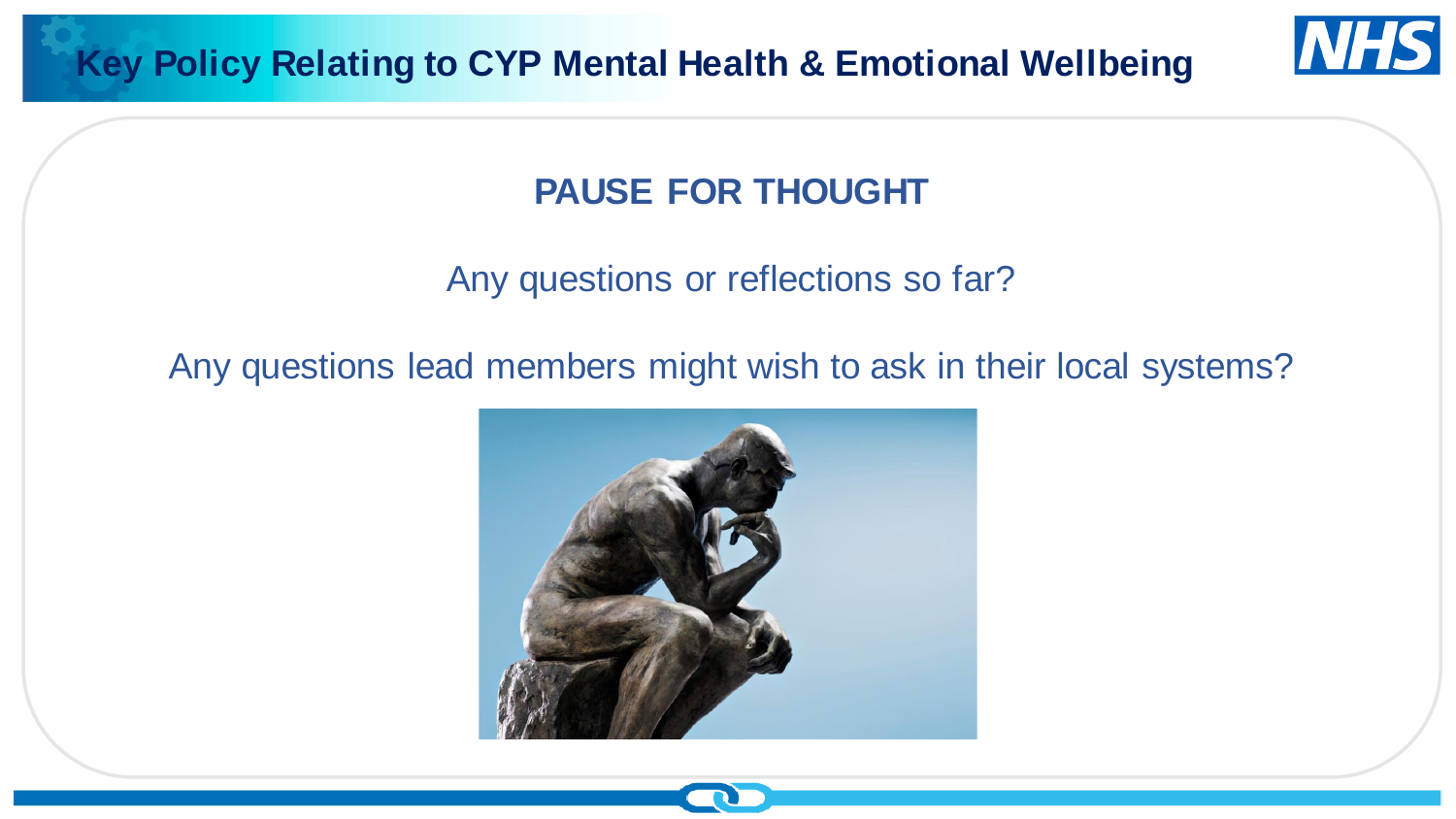



#### **Integrated Care Systems (ICS)**

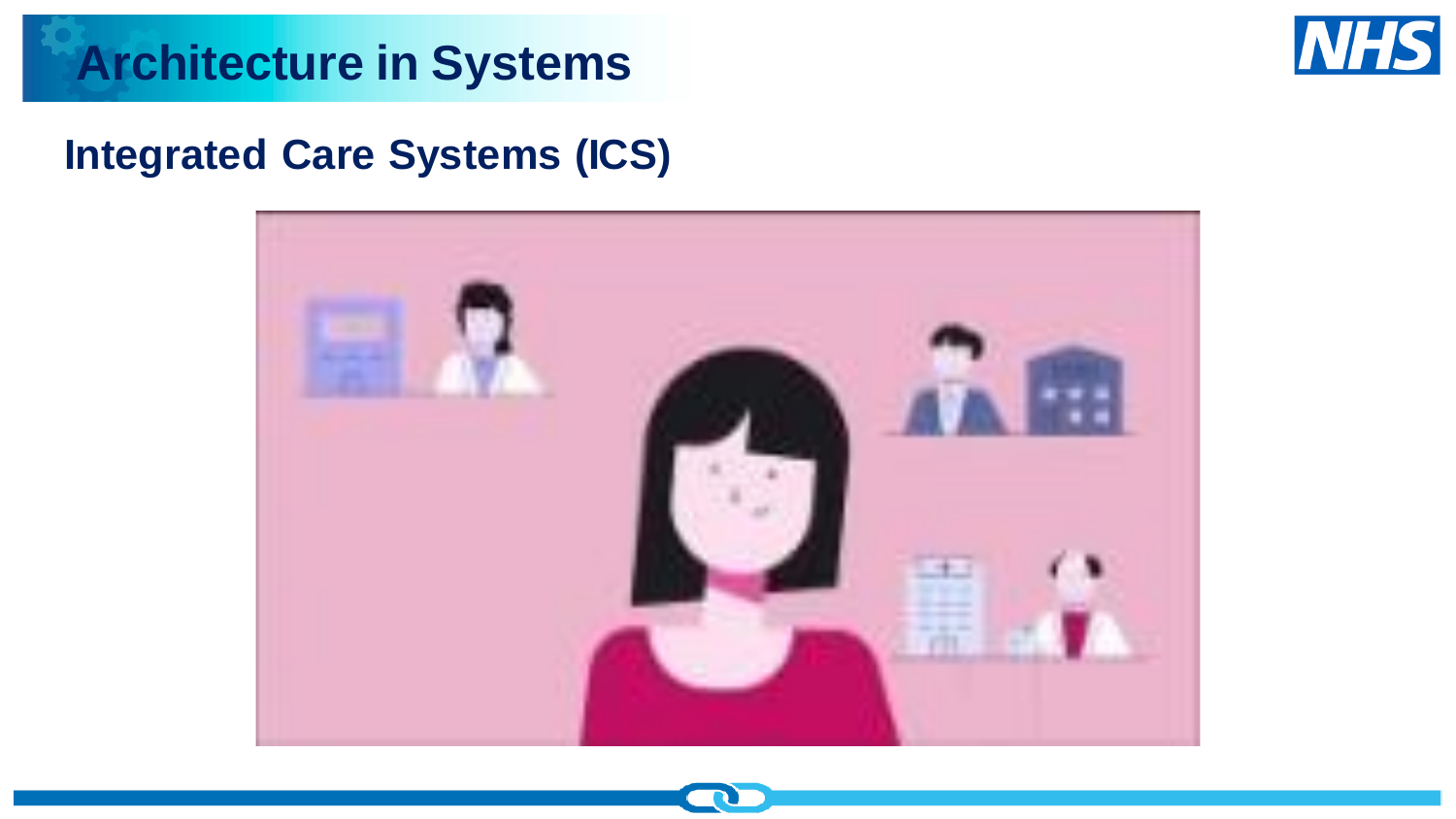### **Architecture in Systems**



#### **Integrated Care Systems (ICS)**

**Coordination** Joined up/integrated care Pooled budgets

#### **Integrated Care Boards**

(pending Health & Social Care Bill) Responsible for NHS functions and budgets



#### **Integrated Care Partnership**

(pending Health & Social Care Bill)

Statutory committee bringing together all system partners for health and care strategy

<https://www.england.nhs.uk/integratedcare/> [https://www.kingsfund.org.uk/audio-video/integrated-care-systems-health-and](https://www.kingsfund.org.uk/audio-video/integrated-care-systems-health-and-care-bill)care-bill

### **Examples of NHS England/Improvement Role**

- Support ICSs towards self-governance and assurance
- Facilitate join-up between key system partners where needed
- Support understanding of funding streams, planning requirements, and interpretation of policy/deliverables
- Targeted support for system improvement and/or transformation – including facilitating roll-out of best practice
- Facilitate or support programmes of work that are most efficiently "done once" at regional scale
- Interface between National NHSE/I team and ICSs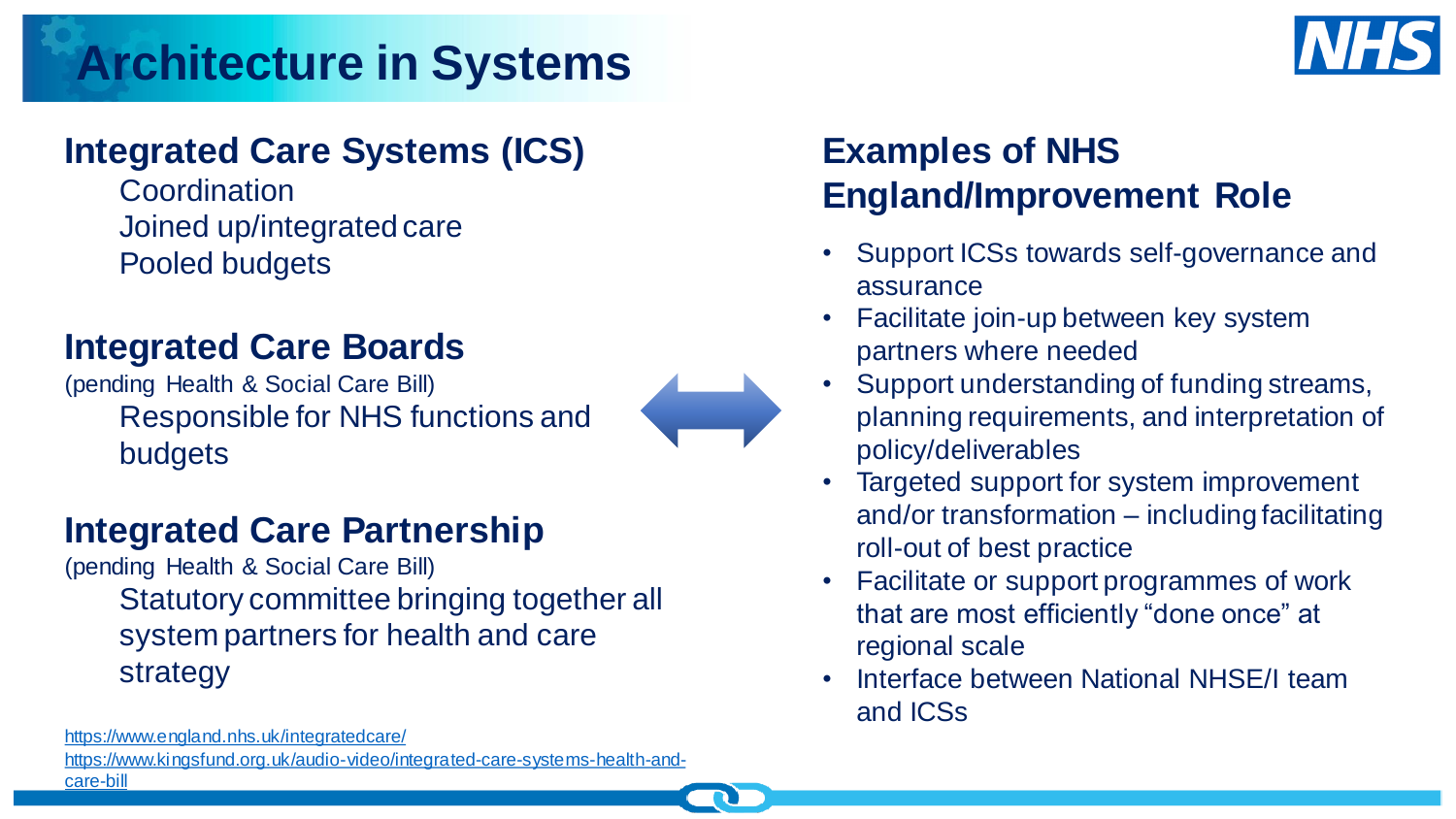### **Architecture in Systems**





The Kings Fund>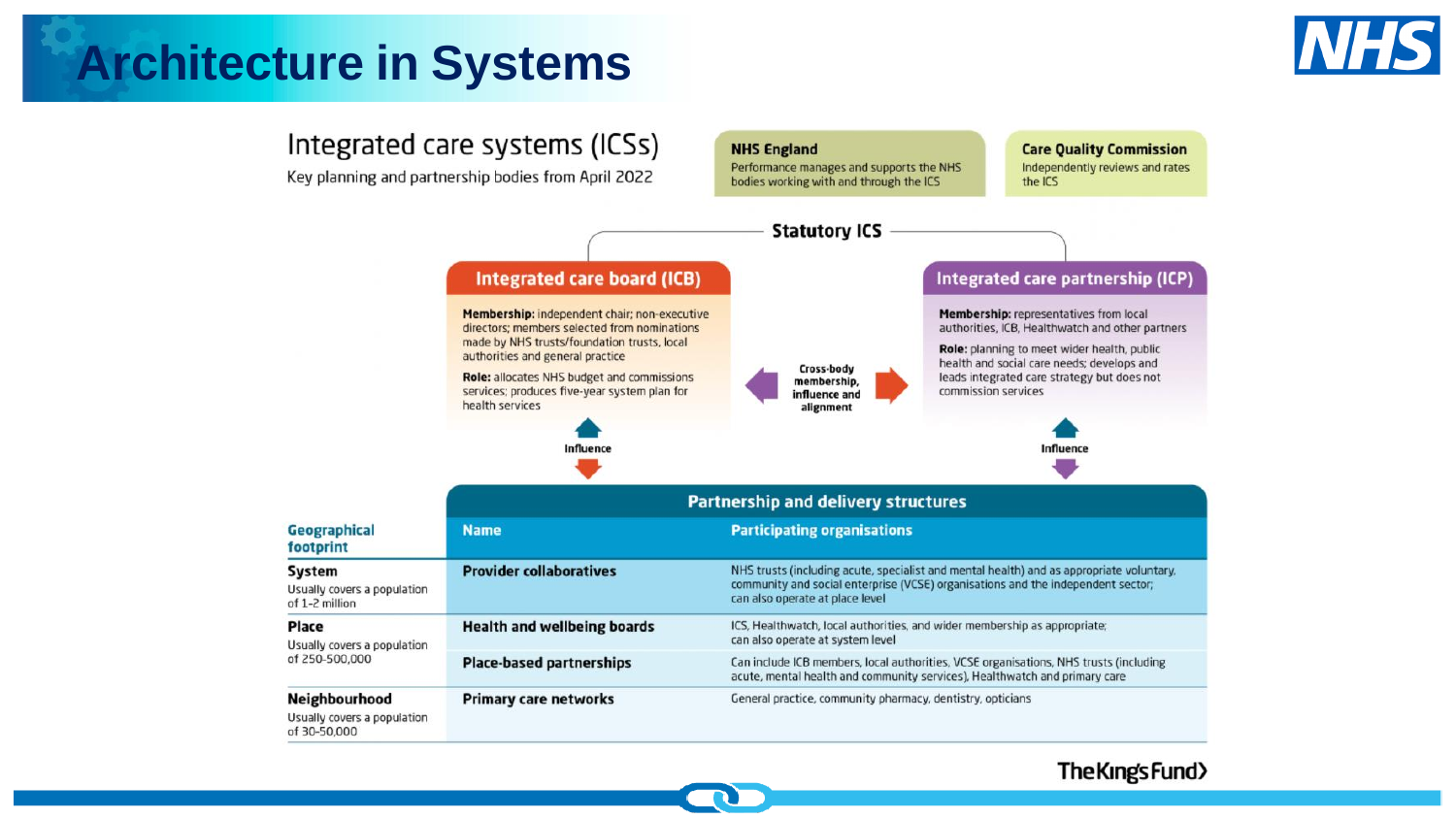

#### **Which Local Authorities Are Within Which ICS Footprint?**

| Integrated Care System Area - click on the name for further details of contacts in that ICS area |                                                                                           |                                          |                                                     |                                  |                                                                             |                                                        |
|--------------------------------------------------------------------------------------------------|-------------------------------------------------------------------------------------------|------------------------------------------|-----------------------------------------------------|----------------------------------|-----------------------------------------------------------------------------|--------------------------------------------------------|
| <b>Bedfordshire</b><br><b>Luton and Milton</b><br><b>Keynes</b>                                  | <b>Buckinghamshire</b><br><b>Oxfordshire and</b><br><b>Berkshire West</b><br><u>(BOB)</u> | <b>Frimley Health</b><br>and Care        | <b>Hampshire and</b><br>the Isle of Wight<br>(HIOW) | <b>Kent and</b><br><b>Medway</b> | <b>Surrey</b><br><b>Heartlands Health</b><br>and Care<br><b>Partnership</b> | <b>Sussex Health</b><br>and Care<br><b>Partnership</b> |
| Milton Keynes                                                                                    | <b>Buckinghamshire</b>                                                                    | <b>Bracknell Forest</b>                  | Hampshire (except<br>Hart and<br>Rushmoor)          | Kent                             | Surrey (except<br>Surrey Heath)                                             | <b>Brighton and Hove</b>                               |
| not in South East<br>$\cdots$                                                                    | Oxfordshire                                                                               | Hampshire (Hart<br>and Rushmoor<br>only) | Isle of Wight                                       | Medway                           |                                                                             | <b>East Sussex</b>                                     |
| <b>Bedford Borough</b>                                                                           | Reading                                                                                   | Slough                                   | Portsmouth                                          |                                  |                                                                             | <b>West Sussex</b>                                     |
| Central<br><b>Bedfordshire</b>                                                                   | <b>West Berkshire</b>                                                                     | Surrey (Surrey<br>Heath only)            | Southampton                                         |                                  |                                                                             |                                                        |
| Luton                                                                                            | Wokingham                                                                                 | Windsor and<br>Maidenhead                |                                                     |                                  |                                                                             |                                                        |

**D** 

<https://seslip.co.uk/contacts-and-links/ics>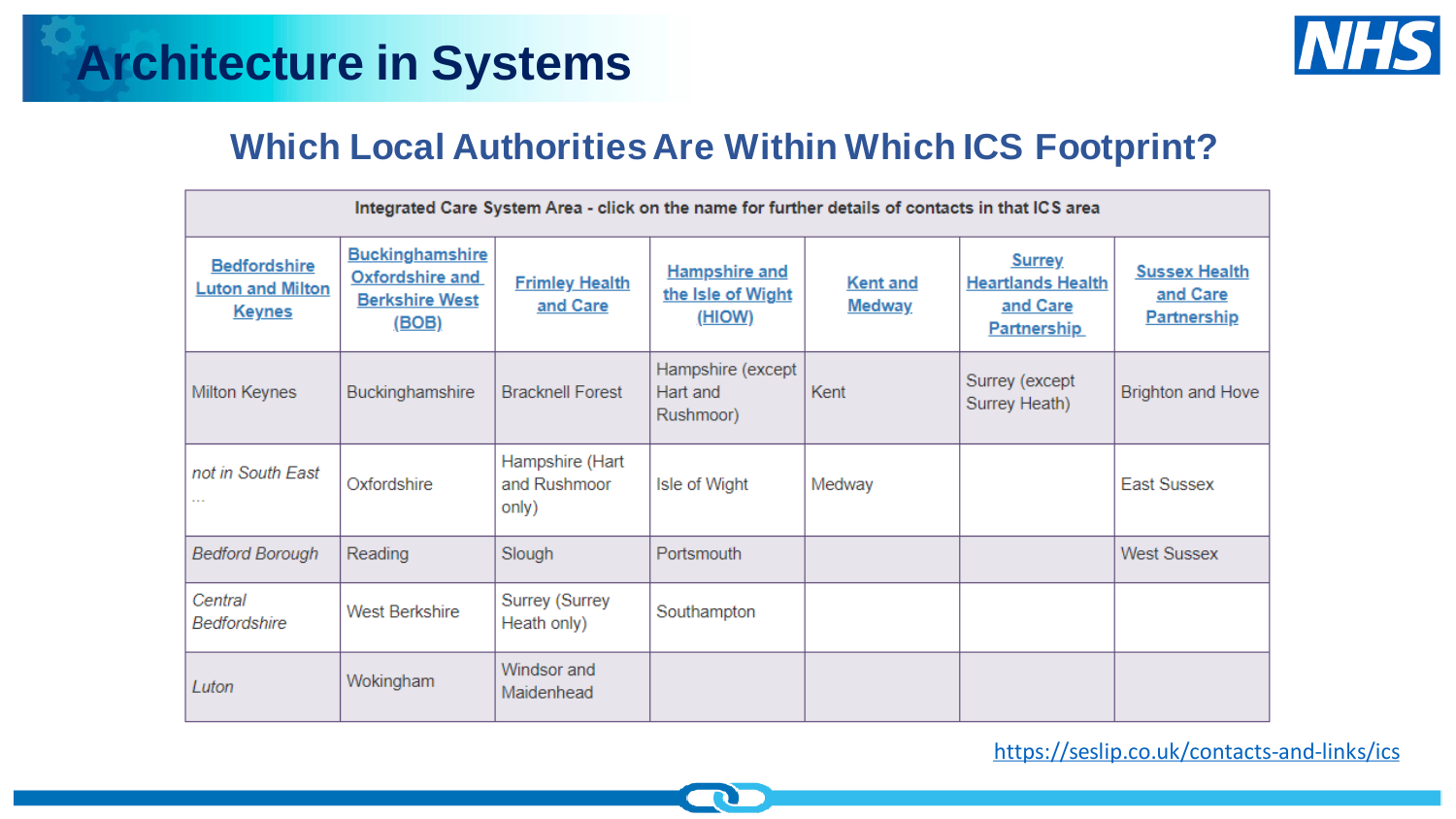

#### **Key Questions for Lead Members**

Is there key local authority representation in the ICS boards (ICB & ICP in future) covering your area (including public health)? What are your lines into those representatives?

What is the governance structure in the ICS covering your local authority? Are CYP and CYP mental health visible on agenda of ICS boards?

Is your local Health and Wellbeing Board connected with the ICS governance structure?

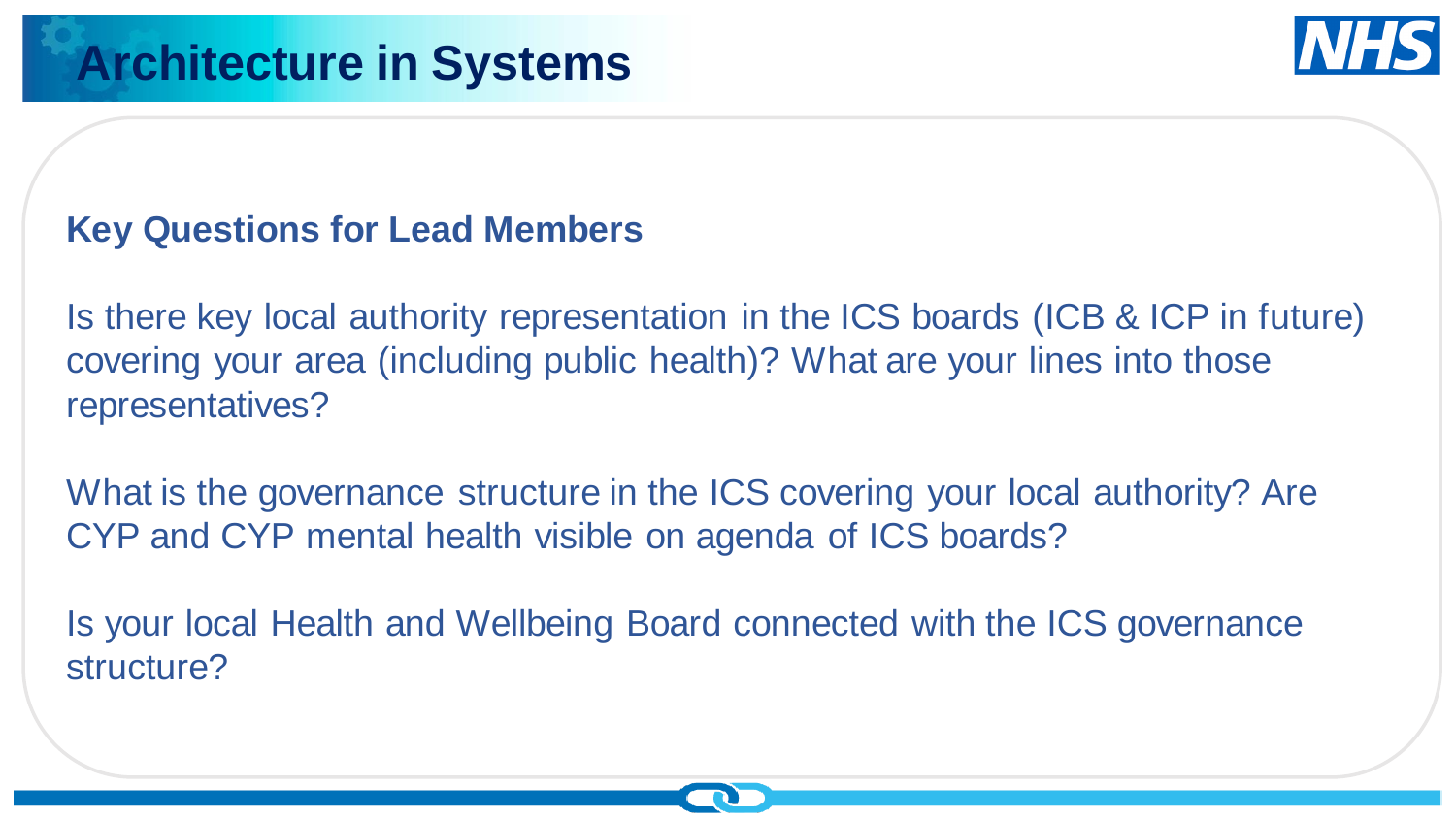# **Key NHS Funding Flows for CYP Mental Health**



#### Mental Health Investment Standard (Baseline Funding)

### Service Development Fund (SDF)

Supporting transformation and expansion of mental health services to deliver the ambitions of the NHS Long Term Plan

#### Allocated on a "Fair Shares" basis

**NHS** 



#### Spending Review (SR)

Ad-hoc £500m in 21/22 but only £150m capital funding to support urgent and emergency care in 22/23



Seasonal Pressures/Discharge Funding

Not guaranteed but generally some additional winter funding each year



https://www.england.nhs. uk/wp[content/uploads/2020/02](https://www.england.nhs.uk/wp-content/uploads/2020/02/nhs-allocations-infographics-feb-2020.pdf) /nhs-allocationsinfographics-feb-2020.pdf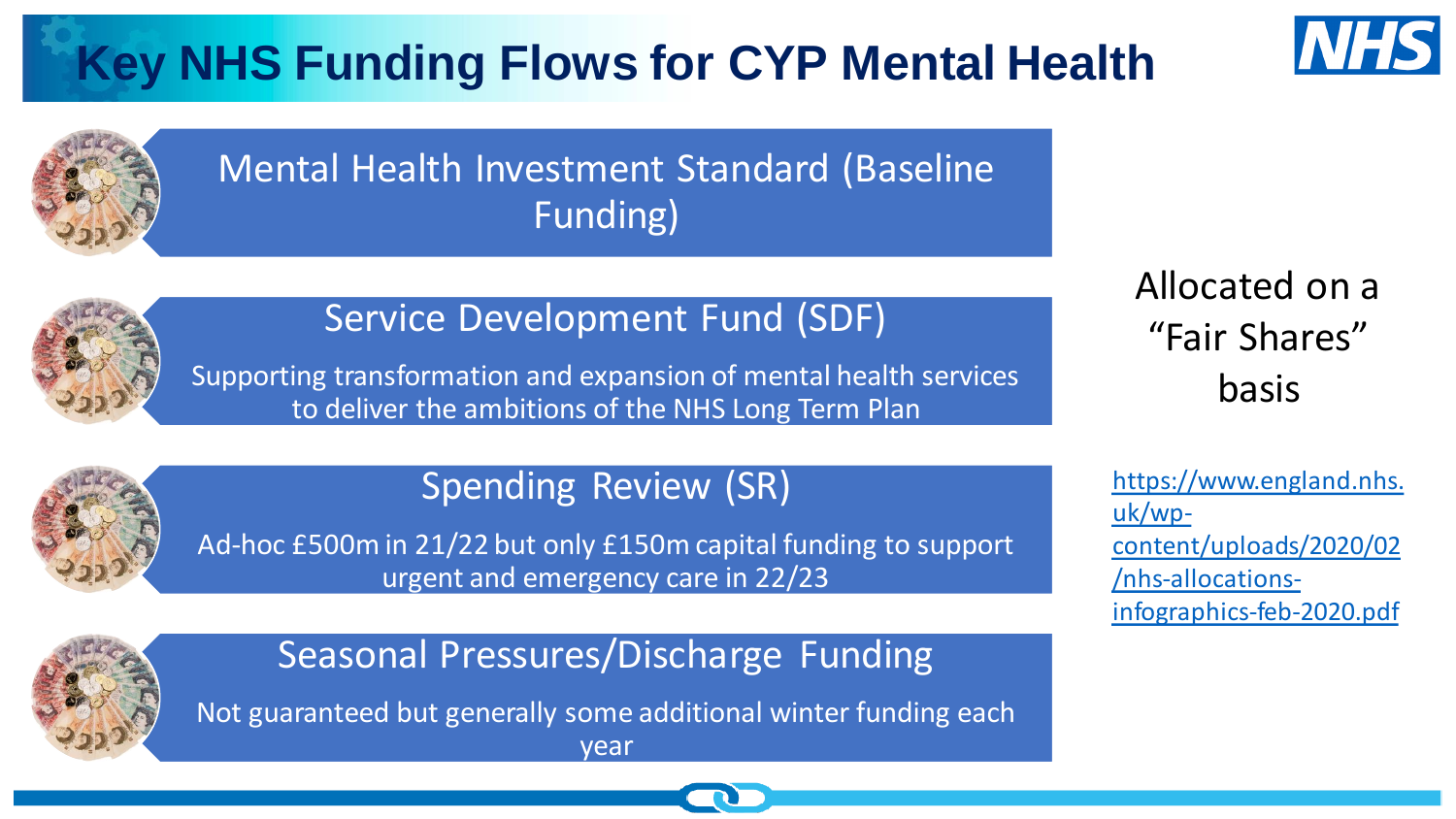### **Key Funding Flows for CYP Mental Health**



#### Theme across NHS funding flows

Integrated working and permissive/encouraging approach to flexible use across agencies Encouraging use of Section 75 pooled budgets/joint funding agreements between NHS bodies and local authorities

#### **Key Questions for Lead Members**

Are your local authority and NHS bodies working together on plans against the funding on the previous page (in line with NHS Long Term Plan priorities/deliverables and Local Transformation Plans for CYP mental health)?

Is funding being used in a flexible and agile way to meet need?

Is the funding allocated to CYP being spent on CYP? What proportion is spent on different areas of activity (e.g. prevention, vulnerable CYP)?

Given the i-THRIVE framework shared earlier, what is your local authority's own spend on CYP mental health and how does that compare with other equivalent local authorities?

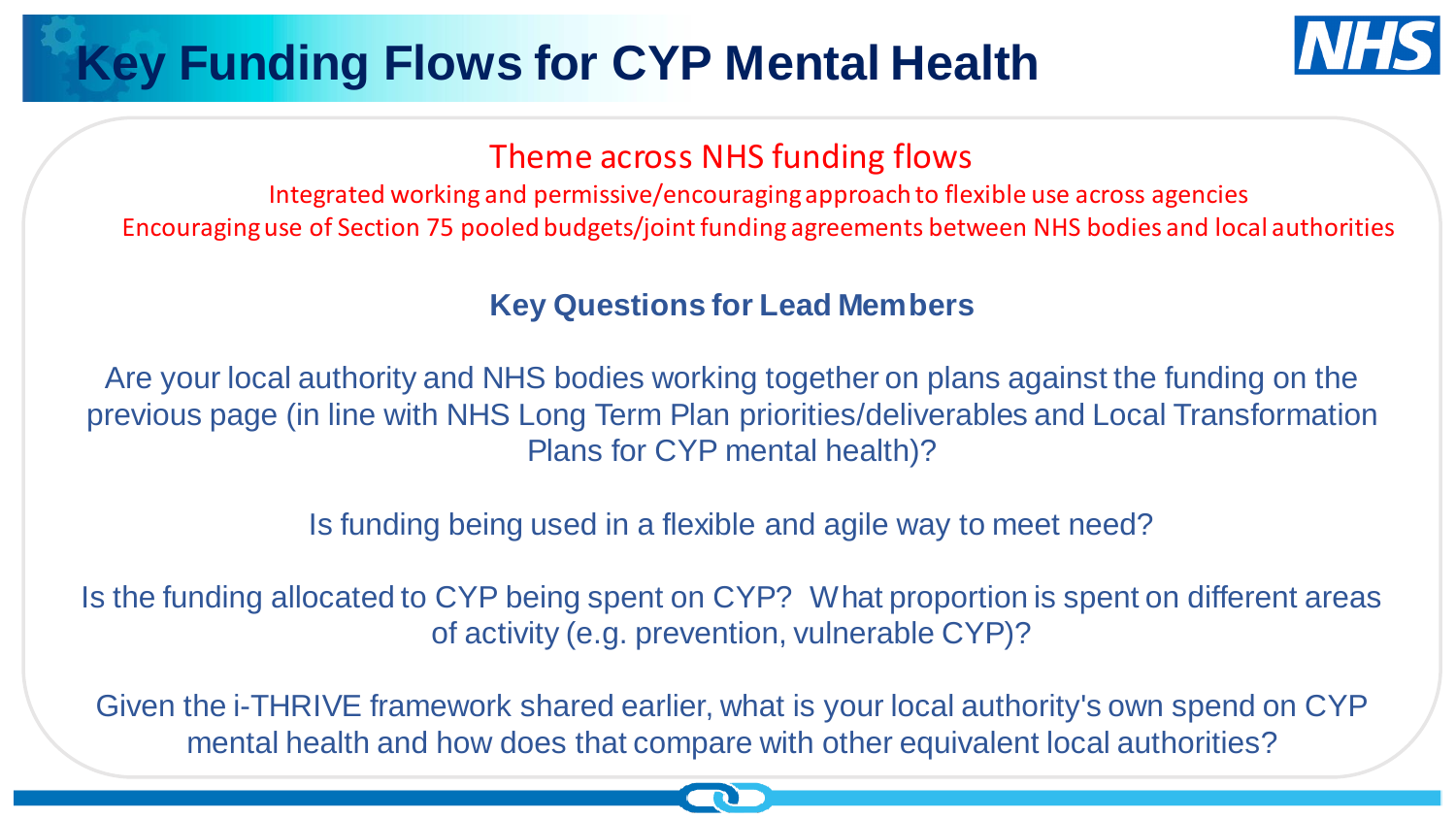

#### **Prevention & Early Intervention – e.g. Mental Health Support Teams (MHSTs)**

- Headline policy
- MHSTs serve a cluster of schools, with a remit to:
	- Support whole school approaches to mental health and emotional wellbeing
	- Deliver low-intensity psychological interventions for mild-moderate anxiety, low-mood and behavioural difficulties
	- Facilitate timely onward referral
- MHSTs can be hosted by NHS, local authority, VCSE or combination
- By 2024 we will have 98 teams across the South-East, with around 47% coverage initial ambitions for the programme were 25% coverage
- **Key considerations for local authorities**
	- How closely are MHSTs in your area aligned with local authority provision?
	- Are there opportunities for schools in your area who are not covered by MHSTs to benefit from some of the MHST activity or resources?
	- How well are schools supported (by MHSTs or wider NHS mental health services) to identify, refer on, and continue to support, young people with more severe or complex mental health difficulties?
	- What is the strategy around CYP who have not returned to school following lockdowns?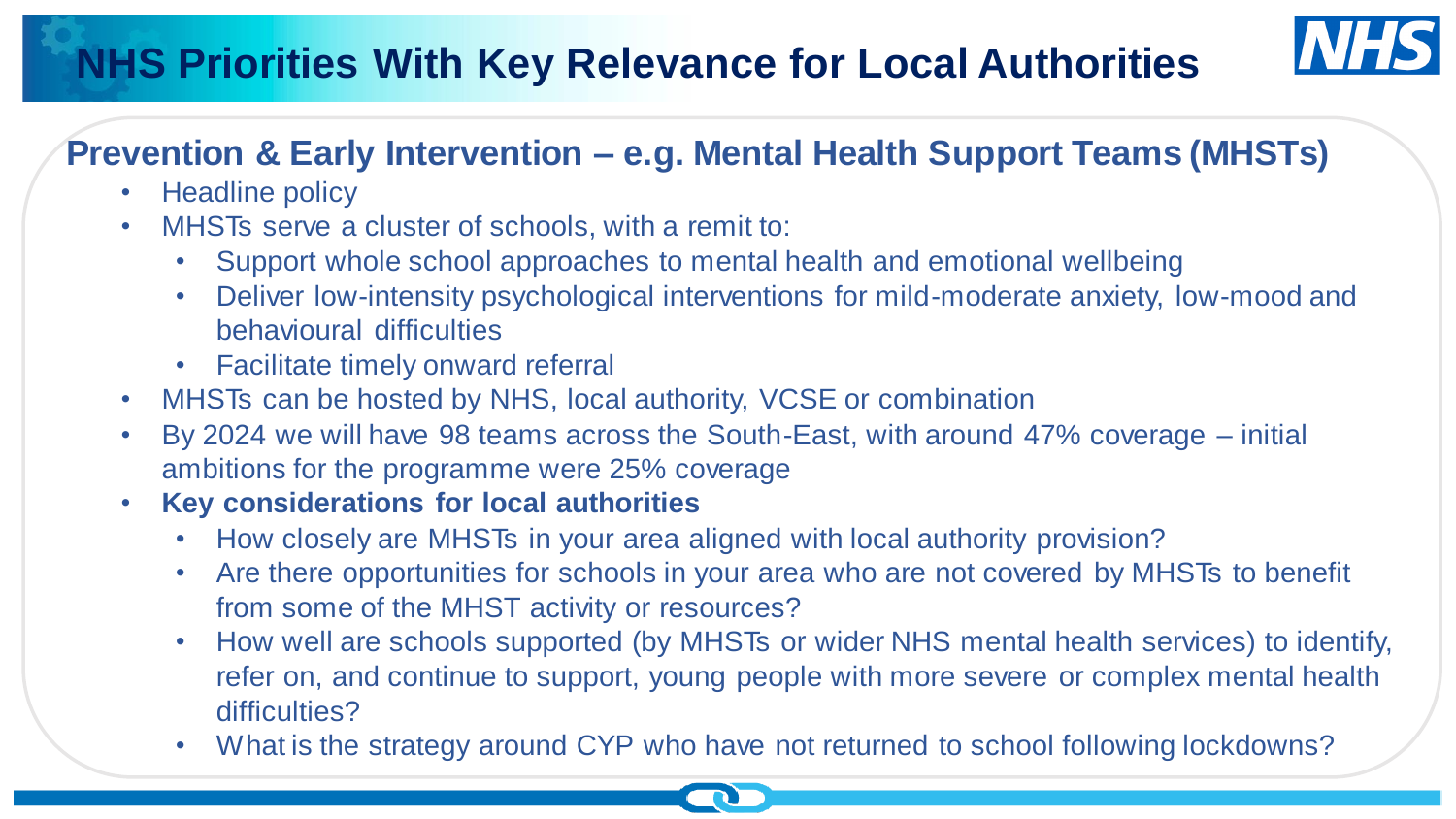#### **Crisis Pathways**



- Is an NHS Long Term Plan Deliverable and linked with additional funding streams (service development fund, seasonal pressures/discharge funding, spending review funding)
- Is a "burning platform" at present for both health and social care
	- Medically fit and ready for discharge
		- Often those CYP with complexity in terms of special educational needs and disabilities, cross-cutting health and social care needs, or a combination of both
	- Equally CYP in social care placements who are presenting with multiple needs including mental health and/or neurodiversity (e.g. ADHD, autism)
- **Key considerations for local authorities**
	- How effectively are your local health and social care commissioners, and providers, working together (including joint funding) – at both a strategic level and for individual CYP and families?
	- Does this include reactive and proactive (early identification, prevention and support) strategy and planning? Does this include integrated working on suicide prevention?
- Examples of good practice...

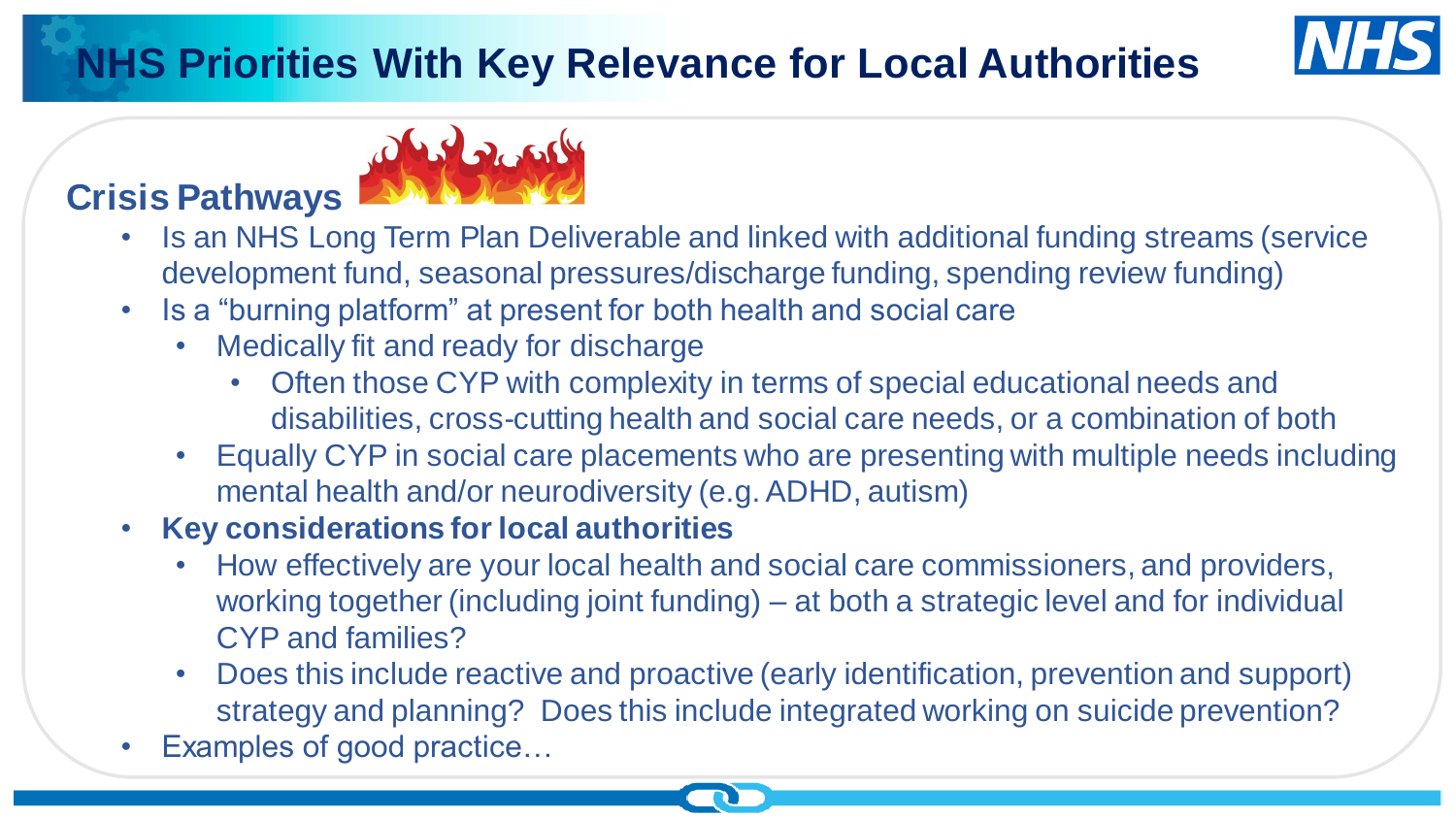### **Vulnerable CYP**

• **SEND**



- One of worst affected groups from Covid-19 related mental health difficulties and reduced access to support, compounding pre-existing inequalities – some evidence have not shown rebound in mental health that has been seen in other groups of CYP
- Regional work on procurement framework for autism and ADHD assessment and prescribing **BUT** needs to sit alongside pathway redesign (pre-assessment support; post-diagnosis non-medical support)
- **Key considerations for local authorities**
	- How coordinated are your local authority and health system around pathway redesign for CYP with neurodiversity (e.g. autism, ADHD)?
	- How aligned is this with SEND and LDA plans?

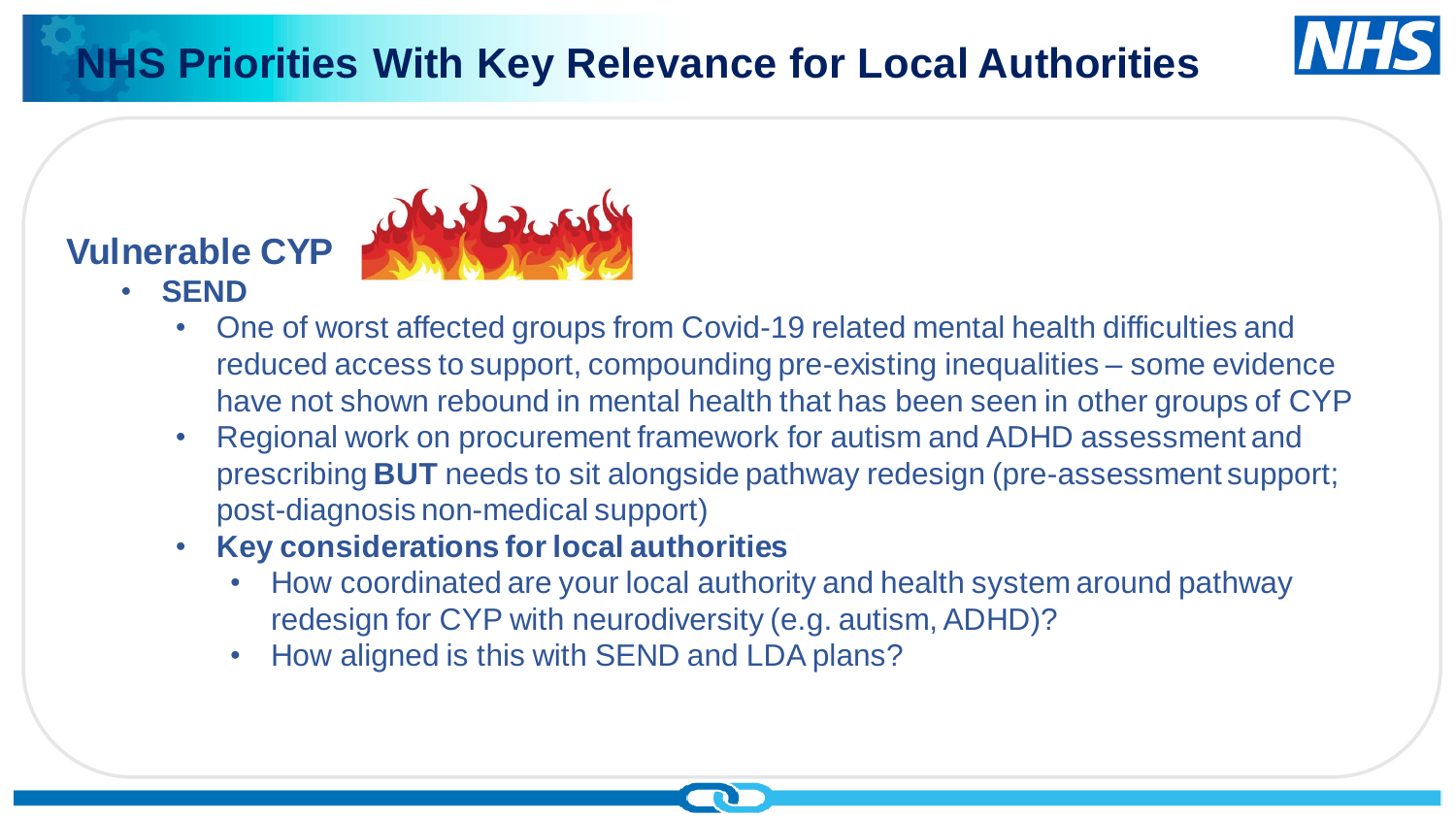#### **Vulnerable CYP**

- **Children in Care**
	- Again disproportionately affected by Covid-19
	- UASC re-homing across the region
	- Extensive ongoing regional work around children in care
		- Shared ambitions, roles and responsibilities, tariff, good practice guide
	- Ongoing collaboration with SESLIP around in-region placement procurement framework for children in care with complex needs
	- <https://www.southeastclinicalnetworks.nhs.uk/children-in-care/>
	- **Key considerations for local authorities**
		- What is the local mental health offer for our looked after children do they have equitable access to services?
		- Is there specialist support/consultation available to your local authority and carers around recognising and meeting the mental health and emotional wellbeing needs of children in care in your area?
		- Are there effective mechanisms for joint planning and funding for children in care (as raised outlined on previous slides)?



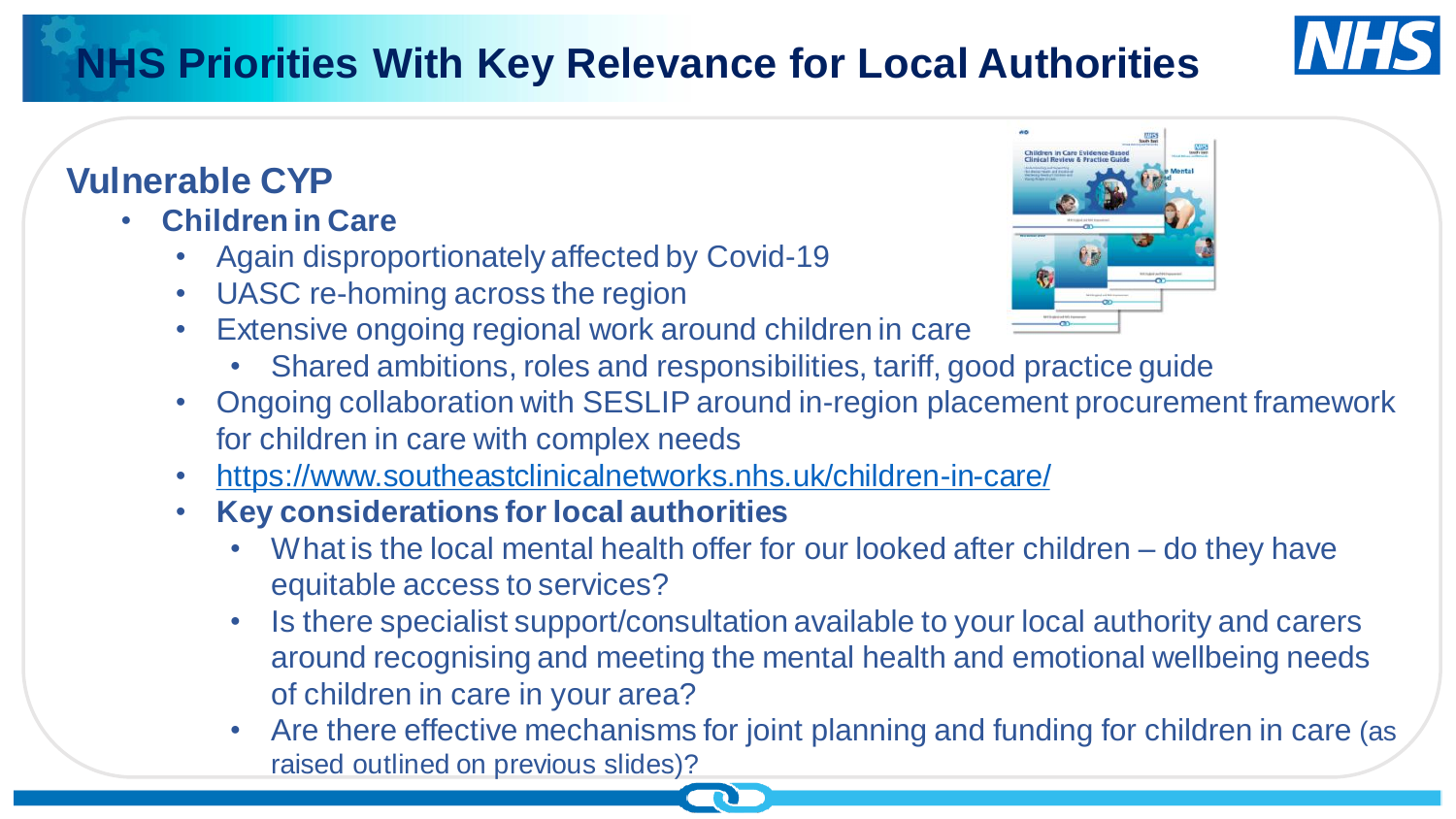### **Final Questions & Reflections?**





 $\sim$